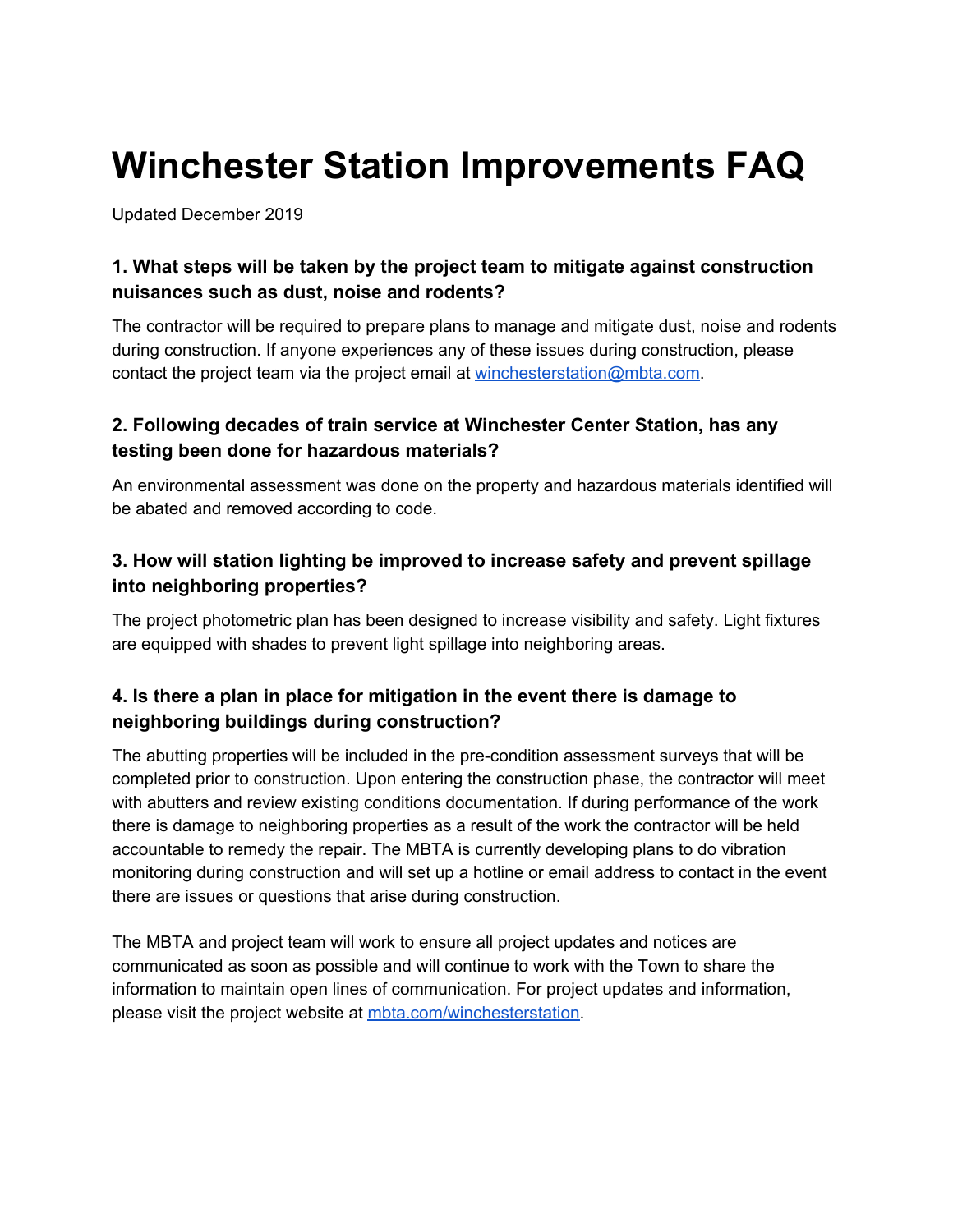### **5. Will Shore Road be kept open during construction?**

 The project team is actively researching the impact to Shore Road during construction and the goal is to keep the road open. The project team will do everything possible in the planning phase to ensure the contractor is able to keep Shore Road open during construction.

# **6. Will the final station design improve the station appearance, incorporate green design elements and utilize existing materials to ensure cohesion with the surrounding area?**

 The project team is diligently working to make the updated and improved station as aesthetically pleasing as possible and compatible with the surrounding area. A current challenge is to salvage the existing stone and use it to patch existing walls and structures as needed. The new construction will be made to look as close to the existing stone as possible.

 The design for the station does not preclude the installation of green elements, such as solar panels, that can be added in the future.

#### **7. How does the project design address run-off from stormwater and snow melt?**

 The design will include connections to stormwater drainage for stormwater run-off and snow melt.

# **8. Will barriers or fencing be installed to the ramp over the Quill Rotary?**

 Mesh barrier will be included as part of the final design of the pedestrian bridge over the Quill Rotary so as to prevent objects being tossed on to vehicles below .

# **9. Will the MBTA ensure the trees and lawns in the area of the station be protected through construction?**

 Construction at the Quill Rotary will disrupt the current landscaping as new supports for the pedestrian bridge and ramp are installed. Replacement vegetation in highly visible areas will be accommodated. No work will be performed on or adjacent to the existing Common such that tree and lawn protection is anticipated.

# **10. Given the open concept design of the updated station, will there be shelter and canopies over the platforms for adequate rain, wind and snow protection?**

 The design team has included glass near the headhouse to protect customers from the elements while maintaining a light and airy concept. Canopies and wind protection will be installed at the south end of the station near Waterfield Road and at other locations along the platforms. In addition, all ramps and stairs are covered with a roof.